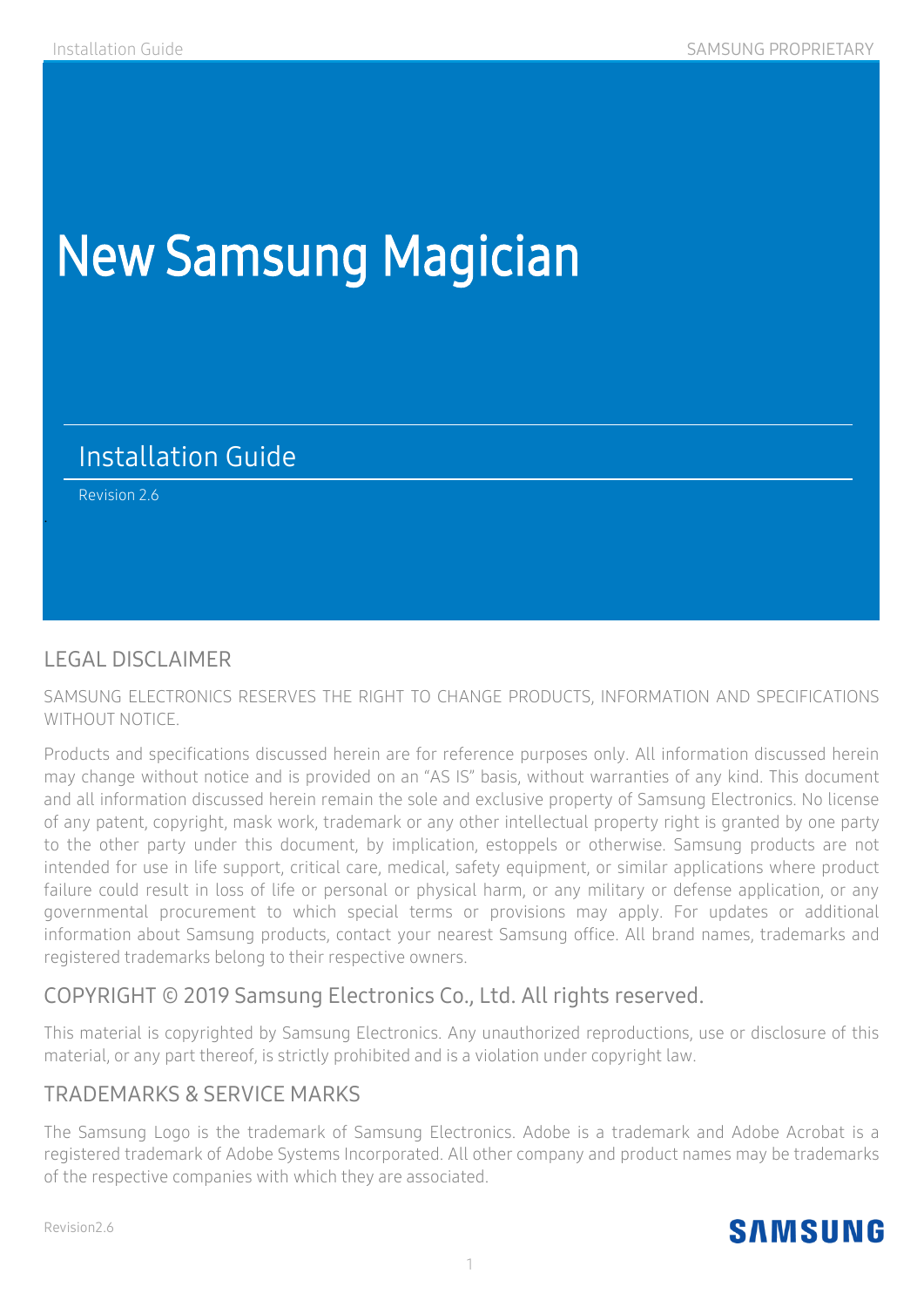## **Introduction**

#### **New Samsung Magician**

Samsung Magician software, up until the version 4.9.7, has been an end-user application with a collection of features to help manage Samsung branded SSDs. With New Samsung Magician, it is aimed at providing a better user experience with a new GUI, feature-level update schemes.

Samsung Magician software is developed and distributed exclusively for owners of Samsung Solid Sate Drives (SSDs).

#### **New Features**

New Samsung Magician features a number of improvements over version 5.3:

- Revision for EU GDPR (European General Data Protection Regulation) Privacy Notice
	- The data controller/collector is changed from 'Samsung Electronics United Kingdom Ltd.' to 'Samsung Electronics Co., Ltd.'.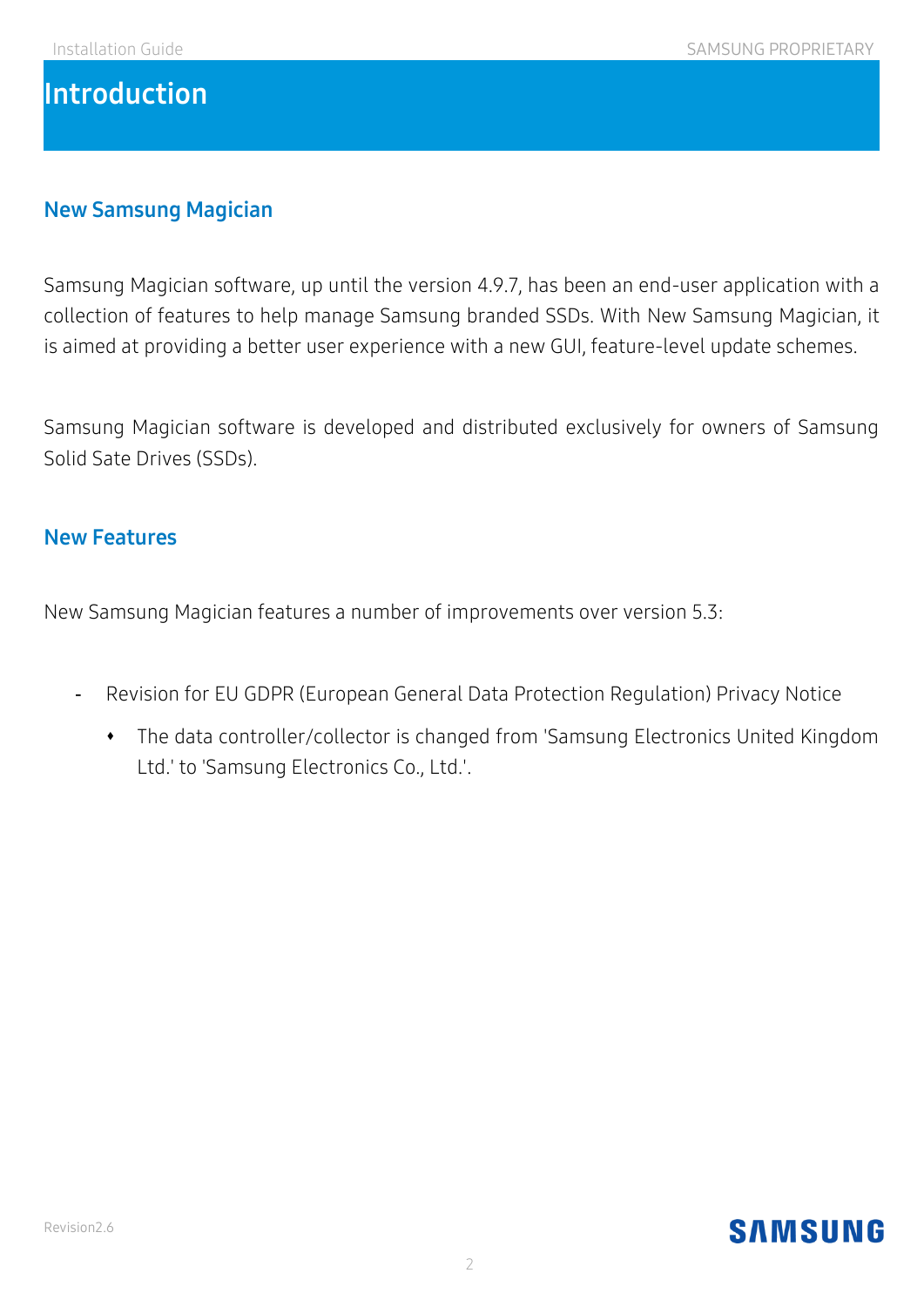## **Requirements and Support**

## **System Requirements**

| Component                 | Requirements                                                                                                                                                                                                                                                                                                                                                                                                                                                                                                                                                      |  |
|---------------------------|-------------------------------------------------------------------------------------------------------------------------------------------------------------------------------------------------------------------------------------------------------------------------------------------------------------------------------------------------------------------------------------------------------------------------------------------------------------------------------------------------------------------------------------------------------------------|--|
| Operating System          | Windows 7 (32/64bit)<br>Windows 8 & 8.1 (32/64bit)<br>Windows 10(32/64bit)                                                                                                                                                                                                                                                                                                                                                                                                                                                                                        |  |
| <b>Disk Capacity</b>      | minimum 95MB available for installation                                                                                                                                                                                                                                                                                                                                                                                                                                                                                                                           |  |
| Supported Partition Types | MBR, GPT                                                                                                                                                                                                                                                                                                                                                                                                                                                                                                                                                          |  |
| Supported Languages       | English, Korean, Spanish, German, Japanese,<br>Chinese(Simplified), French, Italian,<br>Portuguese, Russian                                                                                                                                                                                                                                                                                                                                                                                                                                                       |  |
| SSD                       | The following Samsung SSDs are supported*:<br>Samsung SSD 970 EVO Plus(M.2)<br>Samsung SSD 970 PRO(M.2)<br>Samsung SSD 970 EVO(M.2)<br>Samsung SSD 960 PRO(M.2)<br>Samsung SSD 960 EVO(M.2)<br>Samsung SSD 950 PRO(M.2)<br>Samsung SSD 860 PRO<br>Samsung SSD 860 EVO(2.5", mSATA, M.2)<br>Samsung SSD 860 QVO<br>Samsung SSD 850 PRO<br>Samsung SSD 850<br>Samsung SSD 850 EVO(2.5", mSATA, M.2)<br>Samsung SSD 840 PRO<br>Samsung SSD 840 EVO(2.5", mSATA)<br>Samsung SSD 840 Series<br>Samsung SSD 830 Series<br>Samsung SSD 750 EVO<br>Samsung SSD 470 Series |  |

\*Some features may not be supported for all models.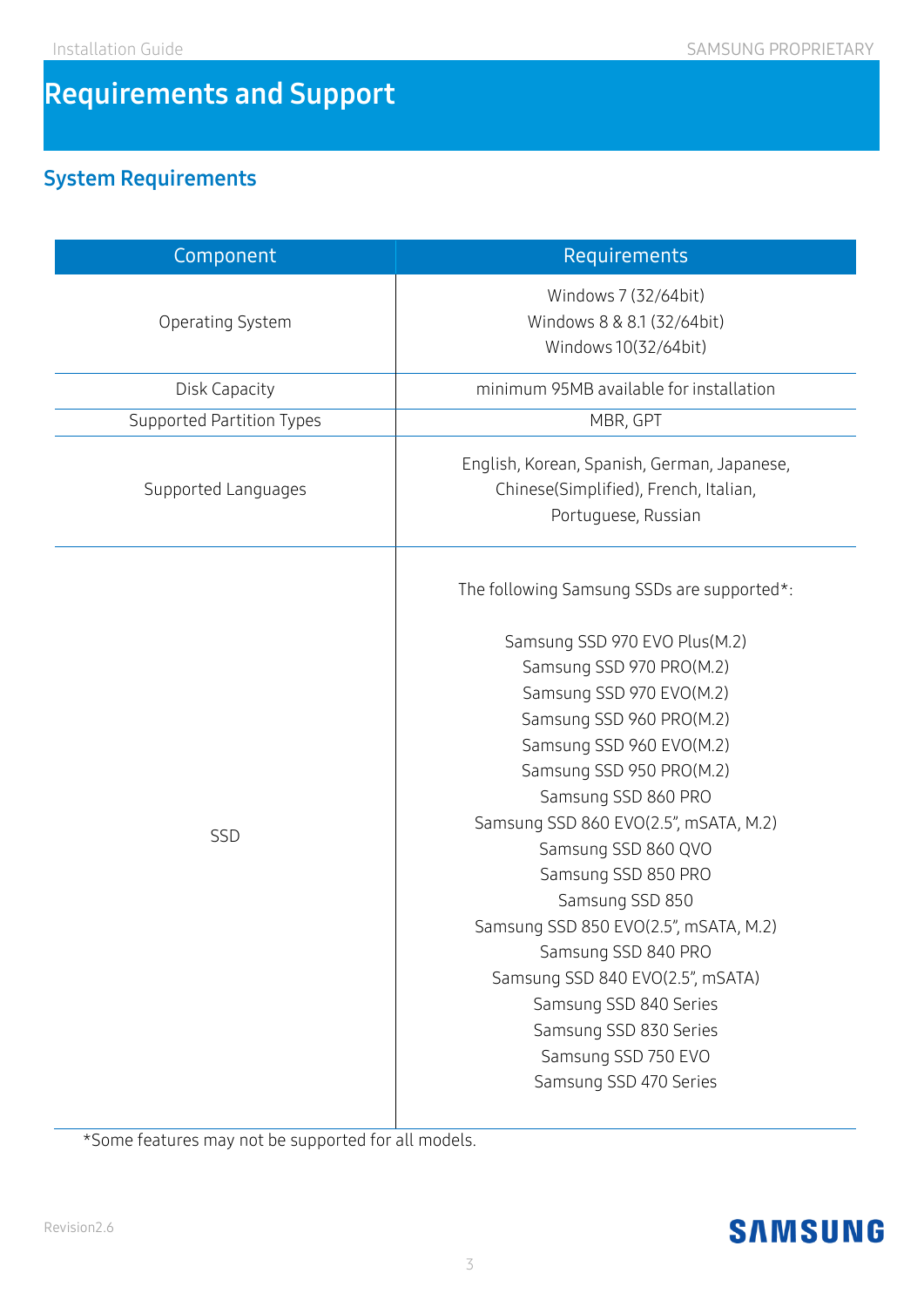## **Requirements and Support**

## **RAPID mode Requirements**

| Component           | Requirements                           |  |
|---------------------|----------------------------------------|--|
|                     | Windows 7 (32/64bit)                   |  |
| Operating System    | Windows 8 & 8.1 (32/64bit)             |  |
|                     | Windows 10 (32/64bit)                  |  |
|                     | Samsung SSD 860 PRO                    |  |
| <b>SSD</b>          | Samsung SSD 860 EVO(2.5", mSATA, M.2)  |  |
|                     | Samsung SSD 860 QVO                    |  |
|                     | Samsung SSD 850 PRO                    |  |
|                     | Samsung SSD 850 EVO(2.5", mSATA, M.2), |  |
|                     | Samsung SSD 850                        |  |
|                     | Samsung SSD 840 PRO                    |  |
|                     | Samsung SSD 840 EVO(2.5", mSATA),      |  |
|                     | Samsung SSD 750 EVO                    |  |
| Processor           | 1GHz or faster                         |  |
| System memory(DRAM) | 2GB RAM or more                        |  |
| Free Disk Space     | Minimum 50MB                           |  |
| File System         | <b>NTFS</b>                            |  |

## **Driver Support**

| Chipset | <b>Driver</b> | Supported               |
|---------|---------------|-------------------------|
| Intel   | Microsoft     | Yes                     |
|         | Intel         | Yes                     |
| AMD     | Microsoft     | Yes                     |
|         | AMD           | Yes(With Latest Driver) |
|         | <b>NVIDIA</b> | Yes                     |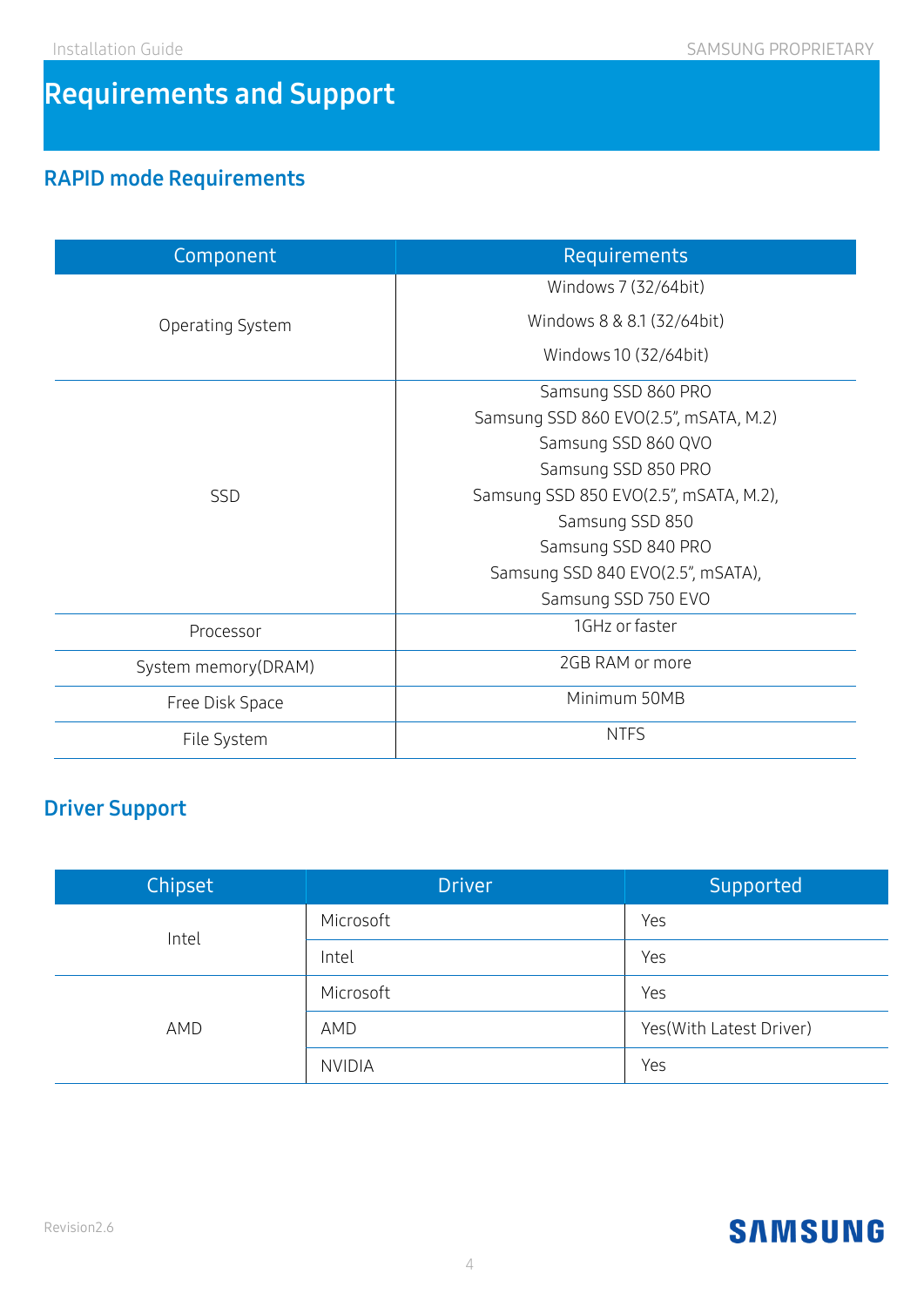## **Precautions**

- 1) Magician does not require Internet access to run. However, to get updates for the latest Firmware, Feature modules or application, internet connection is required.
- 2) If you delete some files of Magician without internet connection, some features like certification or configuration may not work properly and cause limitations in use of Magician.
- 3) The SSD should not be removed or disconnected while FW Update, Performance Optimization, Benchmarking, Secure Erase, Over Provisioning, Data Security or RAPID features are in progress. Doing so could result in data corruption.
- 4) All parallel operations should be terminated before executing the Performance Optimization or Benchmarking features.
- 5) Data corruption may result if the user terminates the Magician application abnormally while Benchmarking, FW Update, Secure Erase, Performance Optimization, Over Provisioning, Data Security or RAPID features are in progress.
- 6) There is always the risk of data loss when updating SSD firmware. It is imperative that the user backs up any important data before performing a firmware update.
- 7) Coach-mark is shown after module installation or update, but once the function performed, coach-mark will be removed and not shown.
- 8) If there are some system issues for Magician to perform functions, System Compatibility will provide guide to fix the issues.
- 9) If Samsung Magician is under a proxy network environment, it may not provide the full functionality such as firmware update.
- 10)In order for Samsung Magician to function properly, the time of the PC needs to be correctly set.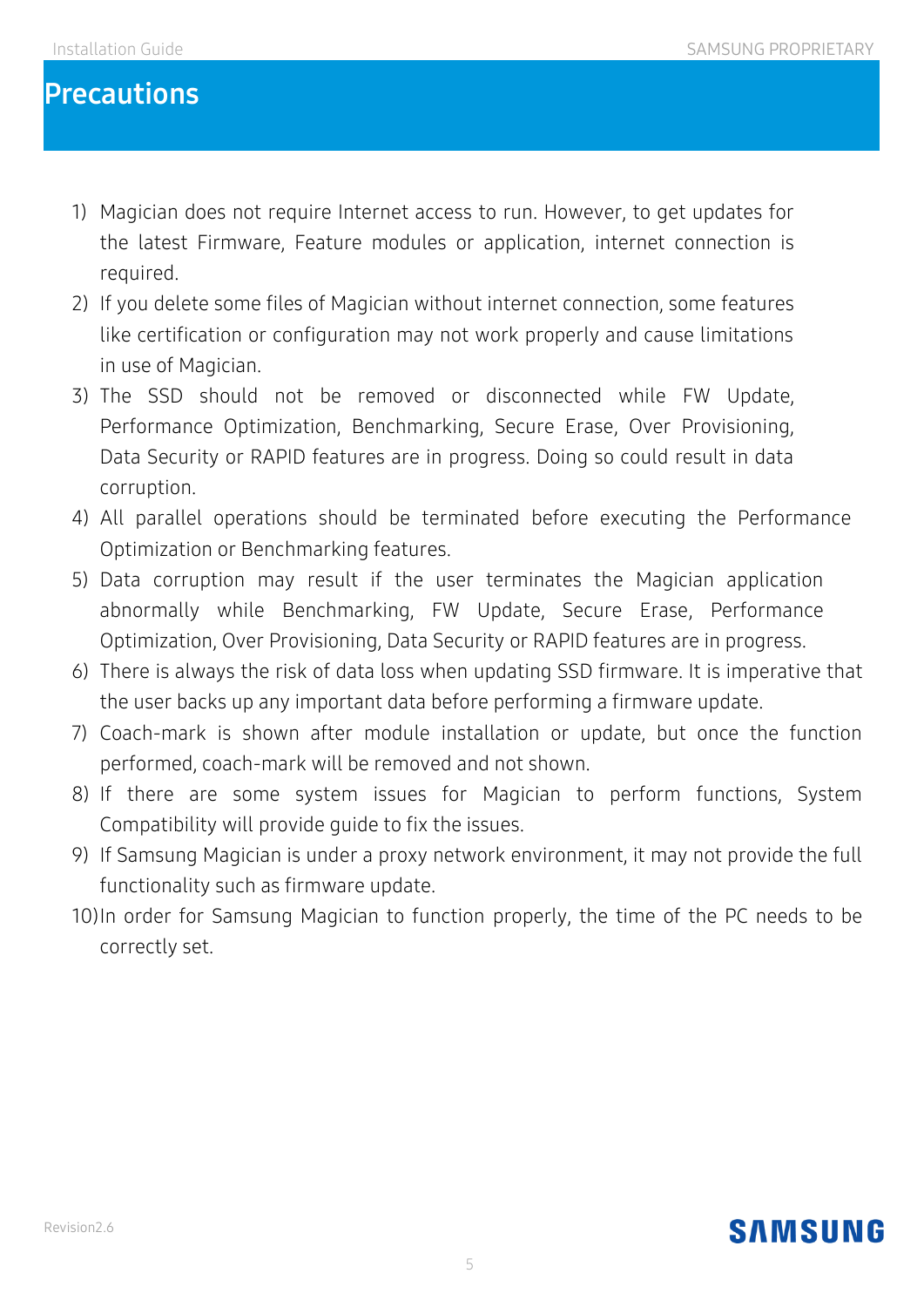## **General Limitations**

#### **Overall**

- 1) Magician Shows only supported features for the connected SSD. Appearing features may vary as (different) SSDs connected.
- 2) Magician does not work with SSDs connected via the SCSI controller interface.
- 3) Only MBR and GPT partition types are supported. Magician may not work with other partition types.
- 4) Magician shows only volumes mounted with letter.
- 5) Magician will not work on SSDs that are locked with a user password.
- 6) The user may need to manually refresh for Magician to accurately reflect all connected/removed disks.
- 7) RAID on mode in SATA configuration is not supported by Samsung Magician and USB bootable solution.
- 8) If you are using any custom storage driver, then Magician may not work properly. Please always use the latest storage driver or Microsoft driver.
- 9) In Windows 7, the Samsung NVMe Driver is required for Magician to fully support Samsung's NVMe device.
- 10)Some features which may be able to cause compatibility issue can be hidden or prohibited. Please check notices in System Compatibility.
- 11) Users in European(GDPR) country can find Personal information for GDPR notice in Magician Information (Click (i) Button – right upper of Magician UI). However, if user installed Magician with selection of non-GDPR country member, GDPR notice can't be shown. In this case, try reinstall Magician.

#### **Performance Benchmark**

- 1) Benchmarking results are for a Queue Depth of 32.
- 2) The numbers of threads used for performance benchmark are: 1 for Sequential and 4 for Random for NVMe device; 1 for Sequential and 1 for Random for SATA device.
- 3) Benchmarking may not work with some removable storage devices.
- 4) Performance Benchmark may get timed-out on ASMedia controllers if the driver does not handle multi thread operations (IOs)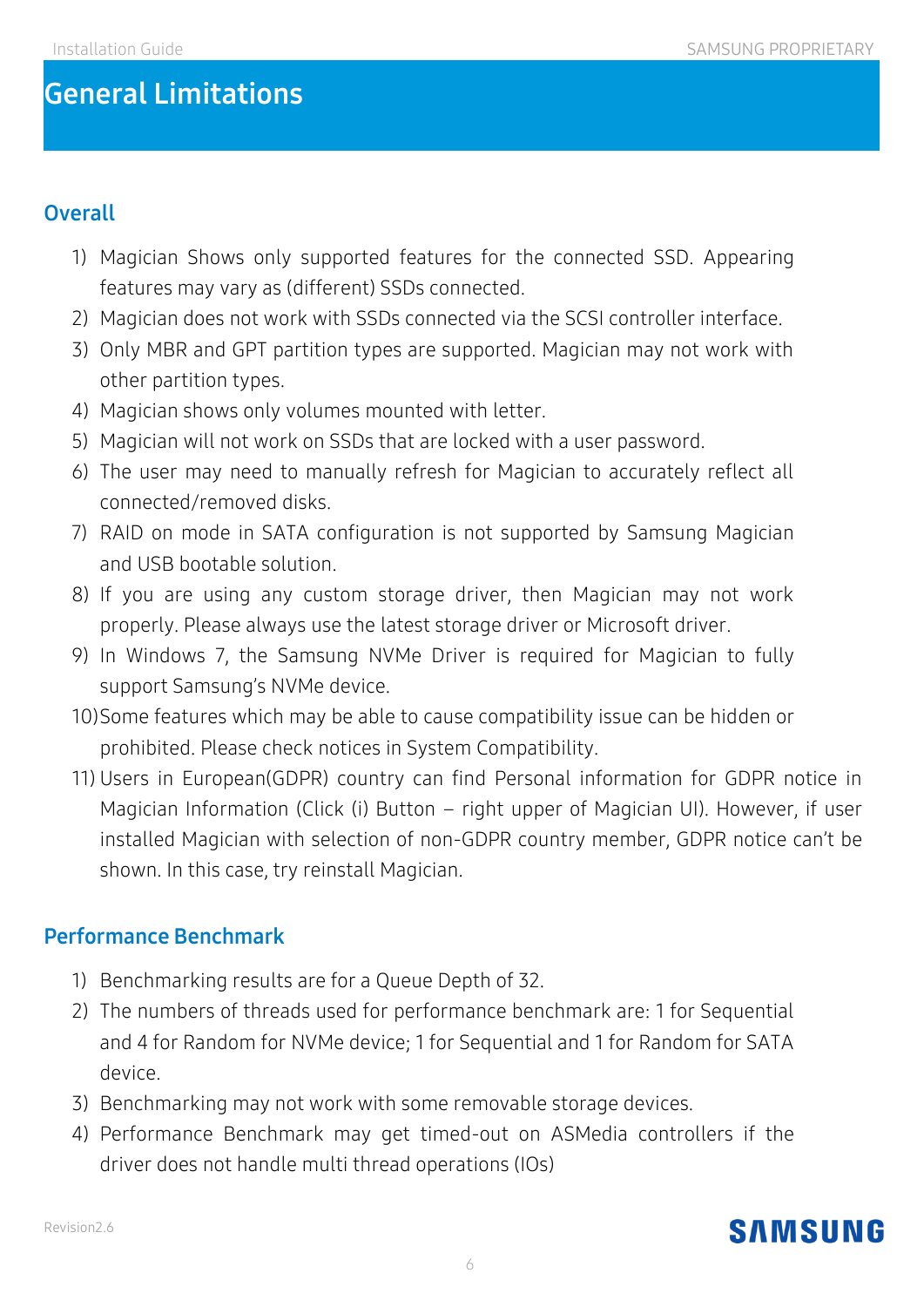## **General Limitations**

#### **Performance Optimization**

- 1) Performance Optimization supports only the NTFS file system.
- 2) Advanced Performance Optimization will take more time to complete. Performance improvement may depend on the user system environment, thus this process is recommended for the user who essentially needs performance optimization. Advanced Performance Optimization is only supported in Samsung SSD 840 EVO (2.5", mSATA) and 840 Series model.
- 3) Magician does not support TRIM operation for Standard Performance Optimization on Windows 8 and above, as they support native TRIM. Instead, Magician provide a link to Microsoft Drive Optimizer.
- 4) Windows may experience slow response while Advanced Performance Optimization is in progress, on ASUS Sabertooth 990FX system with AMD 1.2.1.269 driver.

#### **Secure Erase & Linux Bootable Solution**

- 1) While making a bootable solution for Secure Erase, please make sure the Device Manager window is closed.
- 2) In some of the PCs, Bootable Solution may not work properly as expected because of compatibility issue.
- 3) The Bootable solution is not compatible with pure SCSI or SATA NVIDIA/LSI/AMD chipset drivers.
- 4) AHCI or ATA mode must be enabled in the BIOS during PC boot up.
- 5) The Bootable solution may hang if the SSD is removed on PCs that do not support the hot plug feature (e.g. ICH5/6 chipsets).
- 6) The Bootable solution will not work with devices attached via SATA 6Gbps (SATA III) operating in IDE mode.

7) Secure Erase may not work on systems where SECURITY FREEZE LOCK is issued by the BIOS.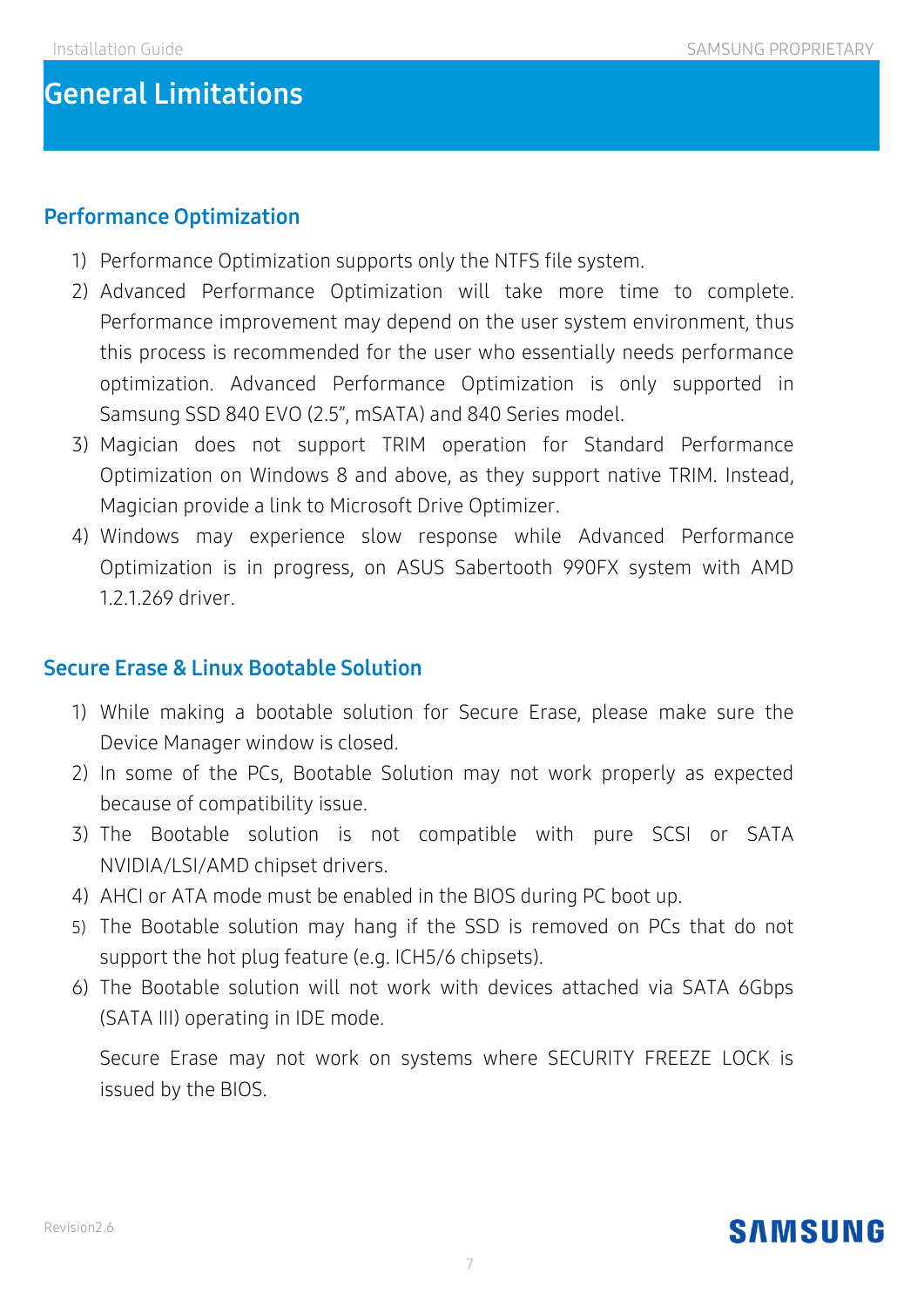## **General Limitations**

#### **Data Security**

- 1) Class 0, TCG Opal and Encrypted Drive cannot be enabled simultaneously. Only one mode can be enabled at a time and all other modes must be disabled.
- 2) Security mode (Class 0, TCG/Opal or Encrypted Drive) must be disabled (unlocked) before removing and installing onto another PC.

#### **Over Provisioning**

- 1) Over Provisioning only supports NTFS and raw (Unformatted) partitions.
- 2) Over Provisioning does not support dynamic disks or disks that require 'Chkdsk' operation.
- 3) Magician cannot guarantee that Over Provisioning scans disk's partition layout properly, if partition information had been changed during scanning.
- 4) Over Provisioning may fail, even though enough free space is available, if your system suffers from cluster misalignment.
- 5) If user cannot span or shrink volume size through disk management of OS administration tool, it is possible not to work dynamic over-provisioning properly.
- 6) Windows 'Disk Partition Service' and 'Virtual disk Service' should not be disabled in order to perform Over Provisioning.
- 7) Over Provisioning can only be performed on the last accessible partition (NTFS or raw)

#### **Firmware Update**

- 1) PC will be shut down automatically after firmware update (Magician counts down 20 seconds before shutdown).
- 2) Firmware Update may fail on Samsung brand SSDs connected to AMD Controller. Please retry using default SATA AHCI controller (Microsoft drivers).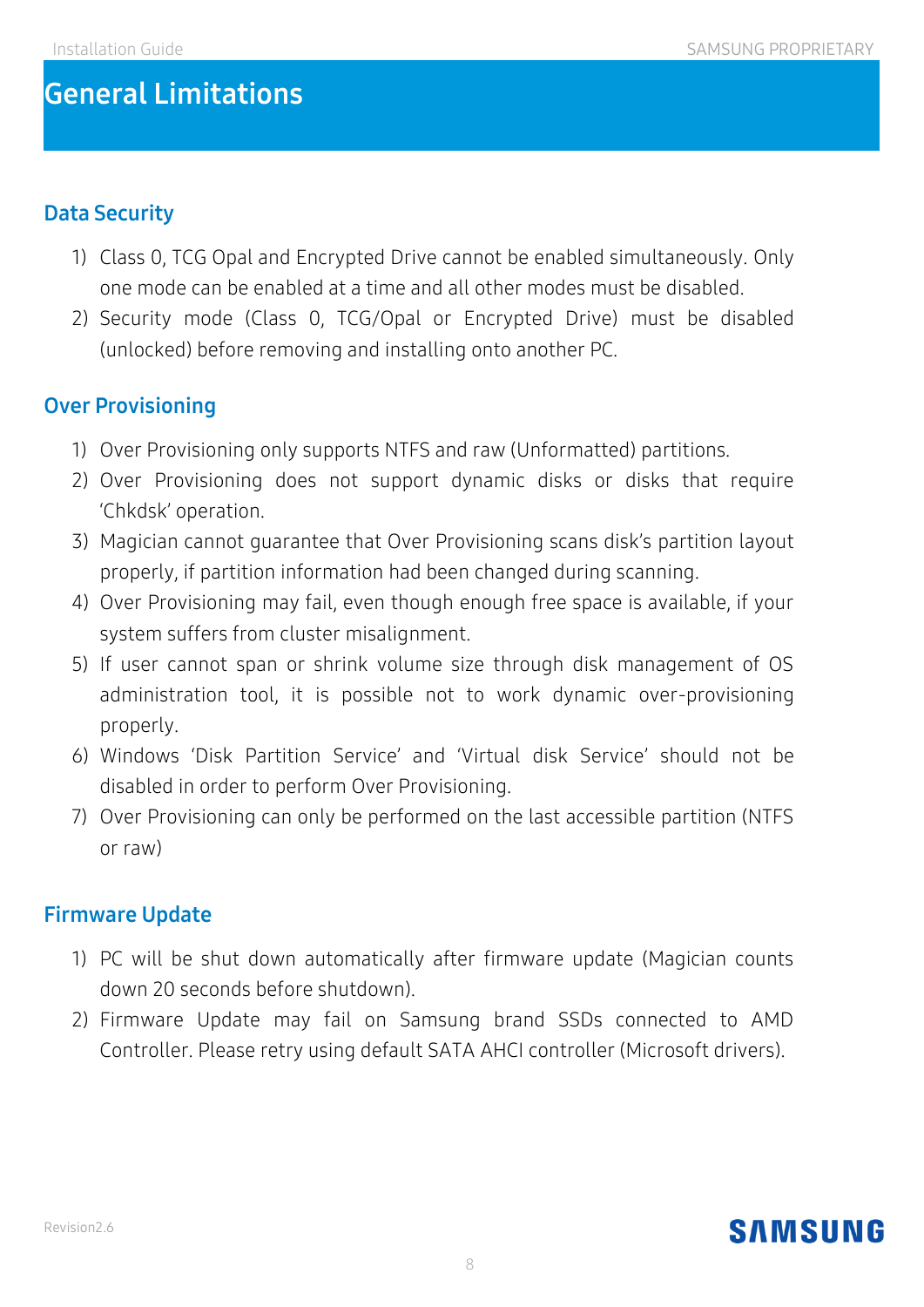## **RAPID mode Limitations**

- 1) RAPID mode accelerates only one SSD even though user has several Samsung SSDs (860 QVO, 860 EVO, 860 PRO, 850 PRO, 850 EVO, 850, 750 EVO, 840 EVO, and 840 PRO regardless of form factor).
- 2) If there are two identical SSDs connected, RAPID mode may accelerate the incorrect SSD.
- 3) RAID Mode sets is not supported as an accelerated drive.
- 4) After uninstalling RAPID mode, if the system is restored to a prior state in which RAPID mode was installed, RAPID mode will be started in a disabled state.
- 5) NVIDIA Storage controller is not supported.
- 6) During RAPID mode Enable/Disable operation: Do not disconnect the target SSD, Do not kill the application.
- 7) If fast startup is enabled on windows 8, 8.1 and 10 machines, RAPID mode enable/disable requires system restart. Shutdown followed by turning-on the power will not activate RAPID mode enable/disable. By default fast startup is enabled.
- 8) Flush command of operating system and/or application may cause variation in performance when RAPID mode is enabled.
- 9) Sometimes on AMD PC with AMD and ASMedia storage controllers it was found that the IOs takes a longer time to complete. In such cases if Rapid was enabled, it may get automatically disabled due to such IO errors. It may display "Rapid is in inactive state". User has to reboot the PC to enable the Rapid back.
- 10)If multiple iterations of Read and Write are performed, RAPID mode may become inactive due to system internal errors on some of the AMD / ASMedia Controller or Driver.
- 11) RAPID mode can't be guaranteed on the target SSD with non-NTFS file system.
- 12)If user delete some files on RAPID folder, RAPID may not be uninstalled properly.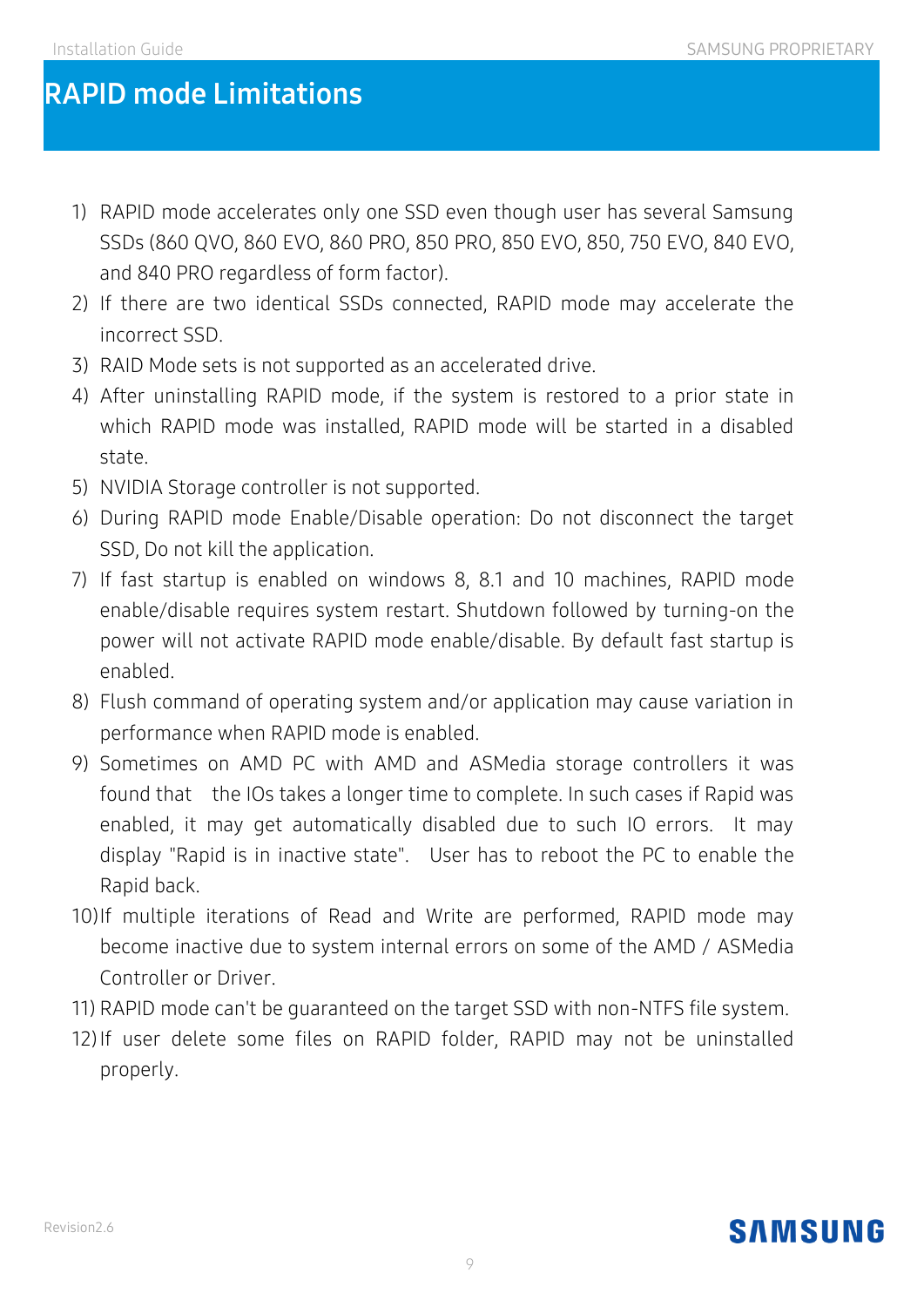## **RAPID mode Limitations**

13)If the msiexec.exe is either unstable or corrupted, RAPID mode enable fails with the error message "The Windows Installer service failed to start. Start the Windows Installer service manually, upgrade the Windows Installer service, and check if the last updated or installed program in Windows was successful. If the problem persists, contact the A/S center."

The issue can be fixed by:

- Unregister and reregister Windows Installer service / MSI service.
	- On the Start menu, click Run.
	- In the Open box, type "msiexec /unreg". And then press ENTER.
	- On the Start menu, click Run
	- In the Open box, type "msiexec /regserver". And then press ENTER.
	- **•** Try enabling RAPID mode again.

If RAPID mode does not enable, follow the steps below.

- Updating Windows Installer
	- If your Windows Installer is not the latest version, corrupted or msiexec is missing, please install the latest version of Windows Installer, then try enabling RAPID mode again.
- If none of the above procedures work, we recommend reinstalling Windows.

## **SAMSUNG**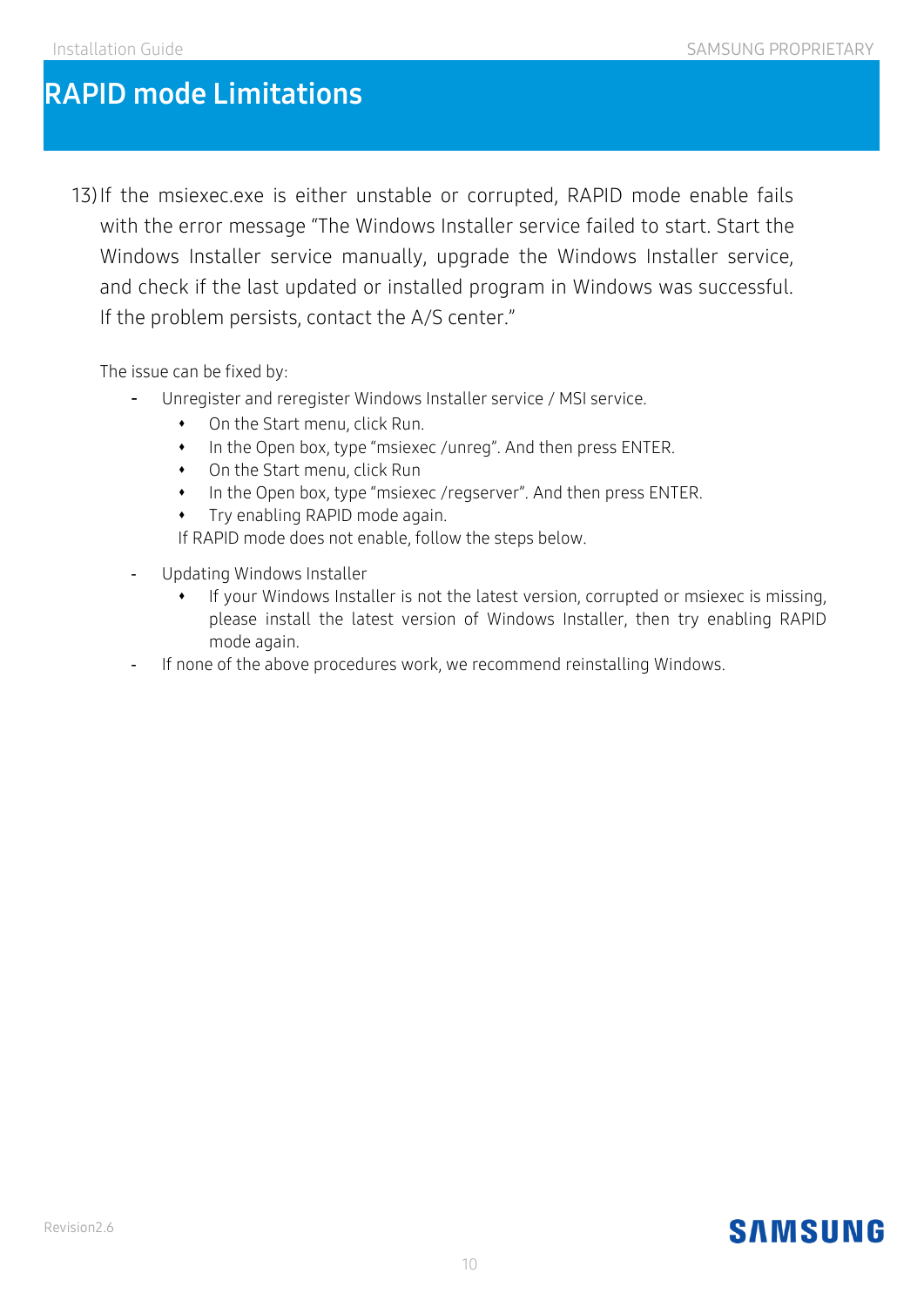## **Operational Check of RAPID mode**

RAPID mode starts its operation 45 seconds after OS booting. Please make sure the increased size of non-paged pool using "task manager  $\rightarrow$  performance  $\rightarrow$  memory tab" to ensure it is fully operational.

| 偄                                             | <b>Task Manager</b>                                                                                                                                                                                                 | $\Box$<br>$\boldsymbol{\mathsf{x}}$          |
|-----------------------------------------------|---------------------------------------------------------------------------------------------------------------------------------------------------------------------------------------------------------------------|----------------------------------------------|
| File Options View                             |                                                                                                                                                                                                                     |                                              |
| Performance   App history<br><b>Processes</b> | Start-up Users<br>Details Services                                                                                                                                                                                  |                                              |
| CPU<br>100% 3.70 GHz                          | Memory<br>Memory usage                                                                                                                                                                                              | 8.0 GB<br>7.9 GB                             |
| Memory<br>1.1/7.9 GB (14%)                    |                                                                                                                                                                                                                     |                                              |
| Disk $0($ D: $)$<br>0%                        |                                                                                                                                                                                                                     |                                              |
| Disk 1 (C:)<br>0%                             | Paused<br>Memory composition                                                                                                                                                                                        | n                                            |
| Ethernet<br>S: 0 R: 0 Kbps                    |                                                                                                                                                                                                                     |                                              |
|                                               | Available<br>Speed:<br>In use<br>Slots used:<br>$1.1$ GB 6.8 GB<br>Form factor:<br>Committed<br>Cached<br>Hardware reserved: 63.6 MB<br>$0.9/9.2$ GB<br>315 MB<br>Non-paged pool<br>Paged pool<br>46.5 MB<br>178 MB | 2133 MHz<br>2 <sub>of</sub> 4<br><b>DIMM</b> |
| A Fewer details   O Open Resource Monitor     |                                                                                                                                                                                                                     |                                              |

\* Before RAPID mode enabling

#### \* After RAPID mode enabling

| $\pmb{\times}$<br>▭<br>四<br><b>Task Manager</b>         |                                                                                                                                                                                                                        |                                       |  |
|---------------------------------------------------------|------------------------------------------------------------------------------------------------------------------------------------------------------------------------------------------------------------------------|---------------------------------------|--|
| Options View<br><b>Eile</b>                             |                                                                                                                                                                                                                        |                                       |  |
| Performance App history<br>Processes                    | Start-up<br>Users  <br><b>Details</b><br><b>Services</b>                                                                                                                                                               |                                       |  |
| CPU<br>100% 3.73 GHz                                    | Memory<br>Memory usage                                                                                                                                                                                                 | 8.0 GB<br>7.9 GB                      |  |
| Memory<br>2.5/7.9 GB (32%)                              |                                                                                                                                                                                                                        |                                       |  |
| Disk $0($ D: $)$<br>0%                                  | Paused                                                                                                                                                                                                                 | $\Omega$                              |  |
| Disk 1 (C:)<br>0%                                       | <b>Memory composition</b>                                                                                                                                                                                              |                                       |  |
| <b>Fthernet</b><br>S: 0 R: 0 Kbps                       |                                                                                                                                                                                                                        |                                       |  |
|                                                         | Available<br>In use<br>Speed:<br>Slots used:<br>2.5 GB 5.4 GB<br>Form factor:<br>Committed<br>Cached<br>Hardware reserved: 63.6 MB<br>2.4/9.2 GB 297 MB<br>Paged pool<br>Non-paged pool<br>1.4 <sub>GB</sub><br>179 MB | 2133 MHz<br>$2$ of $4$<br><b>DIMM</b> |  |
| Fewer details   (V) Open Resource Monitor<br>$(\wedge)$ |                                                                                                                                                                                                                        |                                       |  |